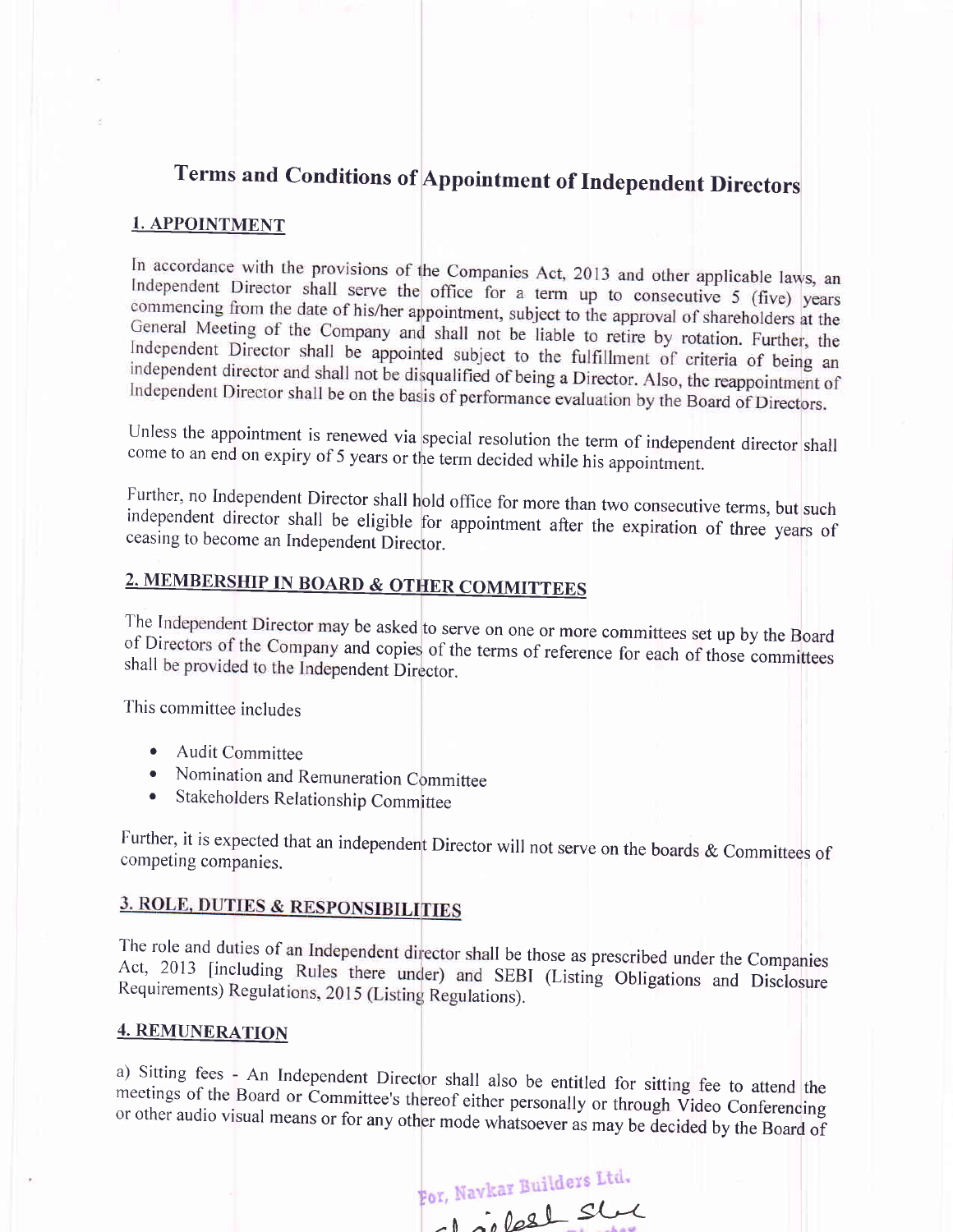Directors from time to time. The remuneration and fee payable shall be subject to applicable tax deduction at source.

b) Reimbursement of Expenses

Any expenses incurred by the Independent Directors for attending the Board Meeting are reimbursed by the Company other than the sitting fees.

### 5. CONFIDENTIALITY

All information acquired during the appointment is confidential to company and should not be released, either during the appointment or following termination (by whatever means) to third parties without prior clearance from the Board of directors of the company unless required by law or by the rules of any stock exchange or regulatory body.

## **6. TRAINING AND DEVELOPMENT**

The Company would provide necessary support to Independent Directors in updating their skills and knowledge and improve their familiarity with the company and its business. The Company may, if required, will conduct formal training program for its independent Directors.

### 7. INDEPENDENCE

The Board of Directors of the Company inter alia will give due consideration to the Director's declaration of being qualified as 'independent' in accordance with the provisions of Companies Act, 2013 and SEBI (Listing Obligations and Disclosure Requirements). He is expected to continue to be qualified as 'independent' during the tenure and provide periodic declaration to the effect as required by regulations. He will be identified as 'Independent Director in the annual report and other documents and publications of the Company. If circumstances change and the Independent Director believes that his independence may be in doubt, he should discuss this with the Chairman of the Company as soon as possible.

# 8. PROHIBITION ON INSIDER TRADING AND CODE OF CONDUCT

The Independent Directors are prohibited from dealing in the Company's shares during the period when the trading window is closed. Further, directors, being designated officers of the Company for the purpose of insider trading guidelines, are to peculiar all trades (buy/sell/gift) from the Chairman & Managing Director of the Company and the Compliance Officer. The Director is required to comply with the applicable insider trading laws and regulations. He shall follow the Code for Independent Director' as per Schedule IV of the Companies Act, 2013 and ' Code of Conduct" which will be enclosed with the letter of appointment.

#### 9. CESSATION

The appointment of the Independent Director may be terminated with or without cause at any time by the Company with immediate effect, in accordance with the Companies Act, 2013 and

For, Navkar Builders Ltd.

in in the state